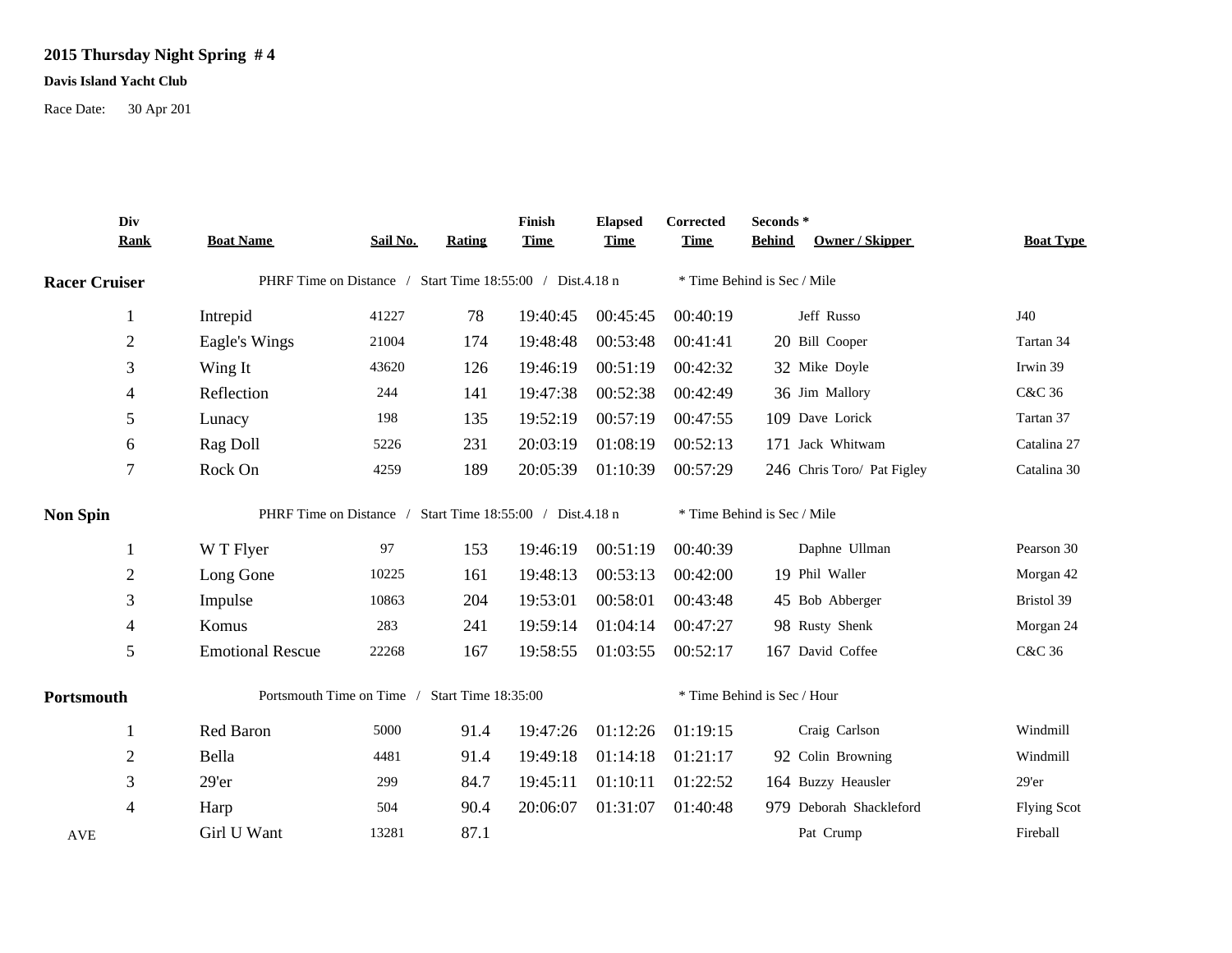| <b>Spin B</b> |                |                                                           |                | PHRF Time on Distance / Start Time 18:45:00 / Dist.6.15 n |          |          |          | * Time Behind is Sec / Mile   |                    |  |  |
|---------------|----------------|-----------------------------------------------------------|----------------|-----------------------------------------------------------|----------|----------|----------|-------------------------------|--------------------|--|--|
|               | $\mathbf{1}$   | Tenacity                                                  | 241            | 132                                                       | 19:53:15 | 01:08:15 | 00:54:43 | Ken Hardy                     | Laser 28           |  |  |
|               | $\sqrt{2}$     | Privateer                                                 | 282            | 132                                                       | 19:54:32 | 01:09:32 | 00:56:00 | 13 Chris Jones                | S <sub>2</sub> 9.1 |  |  |
|               | 3              | Mal de Mer                                                | 747            | 156                                                       | 19:57:55 | 01:12:55 | 00:56:56 | 22 Richard Karran             | Wavelength 24      |  |  |
|               | $\overline{4}$ | Junior                                                    | 41186          | 123                                                       | 19:54:59 | 01:09:59 | 00:57:23 | 26 Frank Selph Jr             | J27                |  |  |
|               | 5              | Abracadabra                                               | 511            | 156                                                       | 19:59:37 | 01:14:37 | 00:58:38 | 38 Bob Van Horn/ Doug Roberts | Wavelength 24      |  |  |
|               | 6              | Untouchable                                               | 11             | 111                                                       | 19:55:29 | 01:10:29 | 00:59:06 | 43 Allen Saunders             | Elliott 770        |  |  |
|               | 7              | Bay Wolf                                                  | 40177          | 132                                                       | 19:58:13 | 01:13:13 | 00:59:41 | 48 John Brennan               | S2 9.1             |  |  |
|               | $\,8\,$        | Whirligig                                                 | $82\,$         | 141                                                       | 19:59:11 | 01:14:11 | 00:59:44 | 49 Charlie Cushing            | Ulitimate 20       |  |  |
|               | 9              | Boat                                                      | 57             | 156                                                       | 20:00:55 | 01:15:55 | 00:59:56 | 51 Larry Willis               | Wavelengh 24       |  |  |
|               | 10             | Forerunner                                                | 23656          | 132                                                       | 20:02:33 | 01:17:33 | 01:04:01 | 91 Tim Ruman/ Frank Selph     | <b>J30</b>         |  |  |
|               | 11             | Dr Bligh                                                  | $30\,$         | 132                                                       | 20:03:25 | 01:18:25 | 01:04:53 | 99 Mike Maher                 | S <sub>2</sub> 9.1 |  |  |
| <b>RAF</b>    | 14             | <b>Bob Sled</b>                                           | 135            | 99                                                        | 19:44:05 |          |          | <b>Bob Bilthouse</b>          | VX1                |  |  |
| AVE           |                | Cat's Meow                                                | $\overline{2}$ | 150                                                       |          |          |          | Jeff Sinicki                  | Jeanneau 11.2      |  |  |
| Melges 24     |                | PHRF Time on Distance / Start Time 18:40:00 / Dist.6.15 n |                |                                                           |          |          |          | * Time Behind is Sec / Mile   |                    |  |  |
|               | $\mathbf{1}$   | Wicked Witch                                              | 719            | 75                                                        | 19:36:59 | 00:56:59 | 00:49:18 | Joe Blouin                    | Melges 24          |  |  |
|               | $\overline{2}$ | Rogue                                                     | 457            | 75                                                        | 19:37:22 | 00:57:22 | 00:49:41 | 4 Bob Kroetsch                | Melges 24          |  |  |
|               | 3              | Firewater                                                 | 687            | 75                                                        | 19:38:38 | 00:58:38 | 00:50:57 | 16 George Haynie              | Melges 24          |  |  |
|               | $\overline{4}$ | Carmelita                                                 | 119            | 75                                                        | 19:40:26 | 01:00:26 | 00:52:45 | 34 J.A. Booker                | Melges 24          |  |  |
| J24           |                | PHRF Time on Distance / Start Time 18:40:00 / Dist.6.15 n |                |                                                           |          |          |          | * Time Behind is Sec / Mile   |                    |  |  |
|               | $\mathbf{1}$   | Ragged Edge                                               | 154            | 171                                                       | 19:50:41 | 01:10:41 | 00:53:09 | Dan Kresge                    | J24                |  |  |
|               | $\overline{2}$ | Long Shot                                                 | 2917           | 171                                                       | 19:50:50 | 01:10:50 | 00:53:18 | 1 John Poulson                | J24                |  |  |
|               | 3              | Rabble Rouser                                             | 292            | 171                                                       | 19:52:55 | 01:12:55 | 00:55:23 | 22 Scott MacGregor            | J24                |  |  |
| Spin A        |                | PHRF Time on Distance / Start Time 18:50:00 / Dist.6.15 n |                |                                                           |          |          |          | * Time Behind is Sec / Mile   |                    |  |  |
|               | $\mathbf{1}$   | Rocket                                                    | $48\,$         | 72                                                        | 19:50:30 | 01:00:30 | 00:53:07 | Tarry Grimsdale               | J35                |  |  |
|               | $\overline{2}$ | J-Hawk                                                    | 46625          | 72                                                        | 19:50:43 | 01:00:43 | 00:53:20 | 2 Dave Arata                  | J105               |  |  |
|               | 3              | No Limit                                                  | 39526          | 42                                                        | 19:47:40 | 00:57:40 | 00:53:22 | 2 Burns/Hobbs/ Zonnenberg     | Farr 395           |  |  |
|               | $\overline{4}$ | Wired                                                     | 39511          | 42                                                        | 19:48:01 | 00:58:01 | 00:53:43 | 6 Allen Thomas                | Farr 395           |  |  |